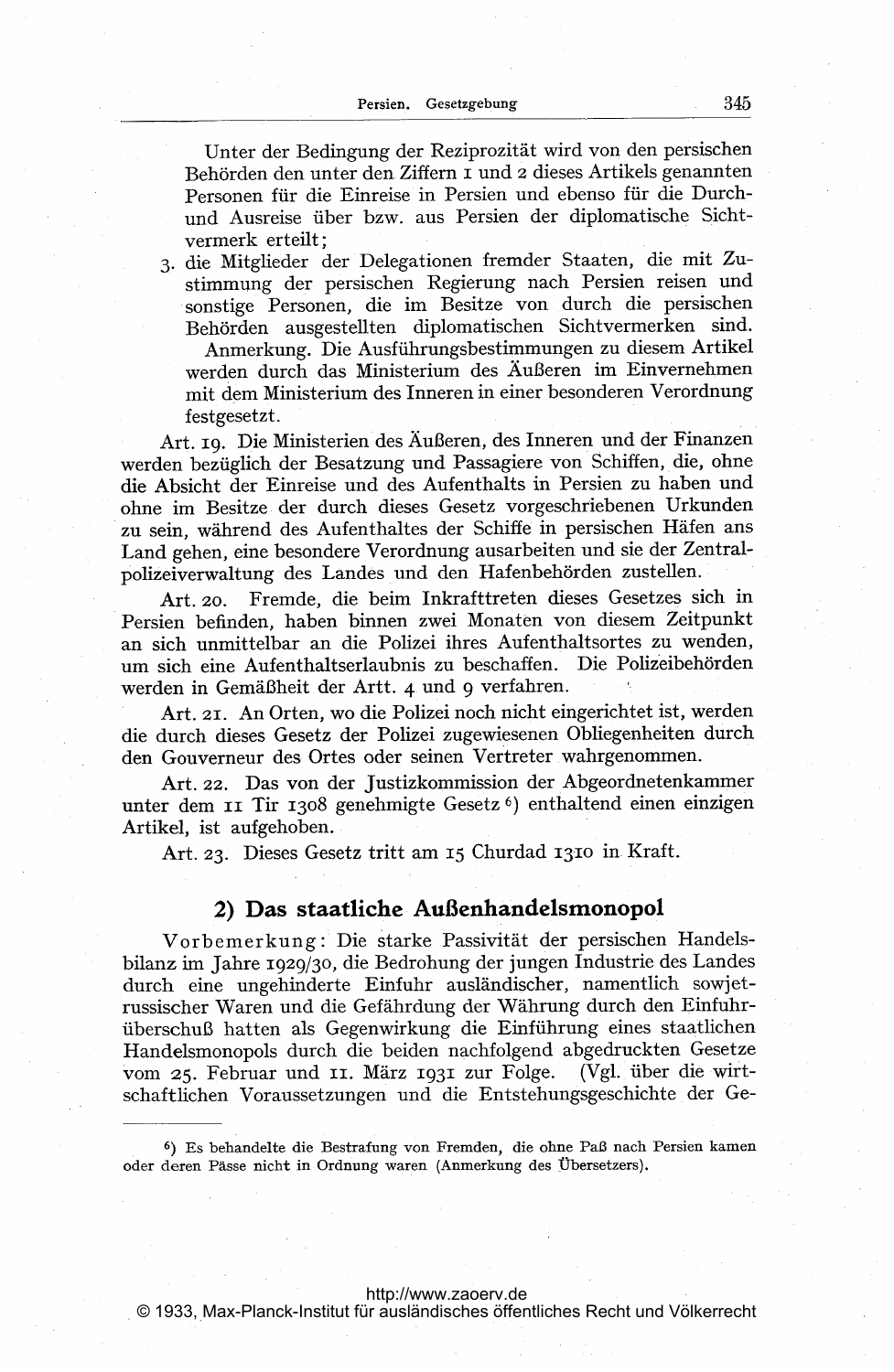setze im. einzelnen: Wirtschaftsdienst 1931, S. 597; Correspondance d'Orient 1931, S. 138; Oriente moderno 1931, S. 155, S. 391 ff.) Zweck des Handelsmonopols ist in erster Linie, im interesse der Stabilität der Währung und zur Sicherung der wirtschaftlichen Selbständigkeit des Landes die übermäßige Einfuhr ausländischer Waren zu unterbinden. Neben dem Staat, der die Einfuhr selbst betreiben kann, können wie bisher auch Privatpersonen das Recht zur Einfuhr erwerben. Es handelt sich also nicht, wie in Rußland, um eine Nationalisierung des Außenhandels durch Errichtung einer mit der Durchführung dieser Aufgabe betrauten besonderen staatlichen Organisation, sondern um eine staatliche Kontrolle des AuBenhandels in der Form des Genehmigungszwanges für jedes einzelne Einfuhrgeschäft.

### a) Gesetz über das Handelsmonopol vom 25. Febr. 1931 $r$ )

Single Article. As from the date of promulgation of this Law, the foreign trade of Persia will be a monopoly of the State, which reserves to itself the right to import and export natural and industrial products, and the right to determine temporarily or permanently the total amount of imports and exports. Pending the passing of the Supplementary Law, the Government may prevent the entry of foreign goods into Persian territory.

### b) Ausführungsgesetz zum Gesetz über das Handelsmonopol. Vom 11. März 1931 <sup>1</sup>)

Article i. The following Articles are enacted for the enforcement of the Foreign'Trade Monopoly Law of February 25, 1931.

Article 2. The importation of all natural or industrial products is dependent on an exportation of Persian natural or industrial products, to a like value, whether the importer is himself the exporter or exportation is made by another party.

The export of goods constituting an export monopoly entitles an exporter to import only up to a value equivalent to 20 per cent. of his exports.

The export of petroleum, petroleum products and fishery products creates no right of import. The import of gold bullion or gold dust entails no obligation to export.

Article 3. Government is authorised to allow individuals or commercial concerns on special conditions and under special permit to import products which it does not wish to import directly itself.

These permits will detail the nature and quantity of the goods, the Customs point of import, and any guarantees required from the importer in regard to non-cornering, sale at reasonable prices, impartiality towards purchasers, etc.

<sup>1</sup>) Bulletin de l'Institut Intermédiaire International, T. XXV, p. 141.

### <http://www.zaoerv.de>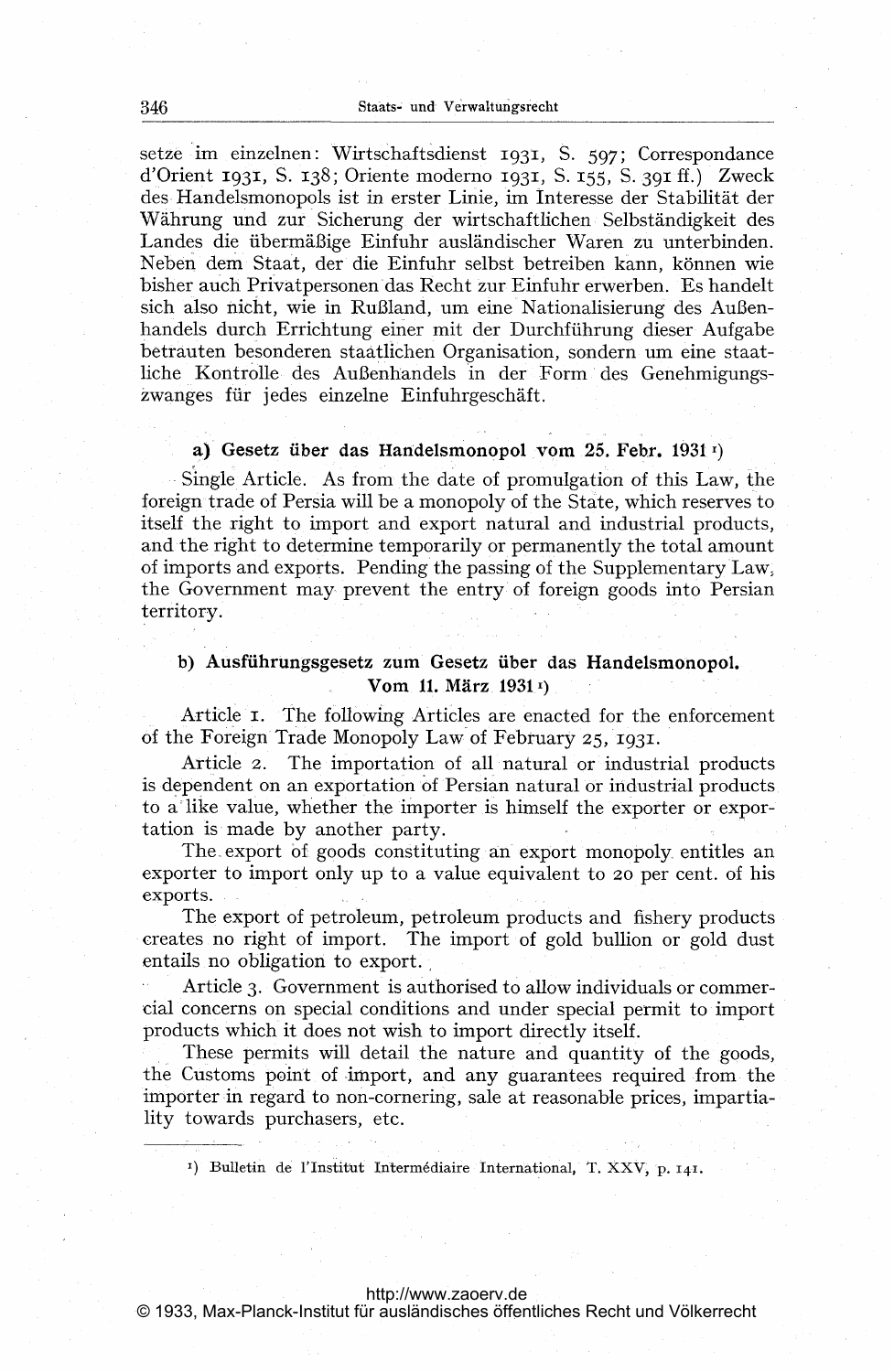The manner of distribution of permits to different individuals and establishments, and the amount to be given to each, will be arranged by regulations of the Council of Ministers.

From the passing of this Act up to June 23, 1931, instead of submitting <sup>a</sup> certificate of export, suitable guarantees may be given to submit before August  $24$ , 1931, an export certificate for the value of the goods imported. The sum total of such permits issued against guarantees may not exceed 25 per cent. of the total requirements of the year  $1310 (1931 - 32)$ .

After June 23, 1931, the issue of import permits detailed in Article <sup>5</sup> (a) requires production of export certificates for a like amount. The period of validity of such permits will be proportionate to the period necessary for import of the goods in question, and will be specified in the permit, and in no case may it exceed one year. Permits are not transferable.

Note. A reasonable price is the cost price plus <sup>a</sup> normal profit. Article 4. In the following instances the import of all kinds of foreign products is allowed without any corresponding undertaking to export Persian products:

- a. Goods imported by the State for its own needs;
- b. Goods imported in transit;
- c. Goods not intended for sale, and not purchased with money obtained in the Persian market, provided special Government sanction is obtained;
- d. Goods imported for the private needs of individuals and concerns entitled to Customs exemptions, provided they are not in excess of requirements and have received special Government sanction;
- e. Machinery imported by special Government sanction to meet the principal needs of the country in regard to foreign products and manufactures.

Article 5. Government will decide and publish for general information annually before June 23, and in the current year immediately after ratification of this Law, the quantities of imported goods required, with due regard to the time necessary for placing orders and transporting the goods. Such imports will be in two classes:

- a. Goods which Government allows other parties to import up to a certain amount and value under the provisions of Article 3.
- b. Goods for which the right of importation is reserved to Government and not conceded to others.

These lists are for the economic year from June 23 to June 22, and are subject to change and alteration.

Except with special sanction from the Council of Ministers, Class A goods may not be imported to an amount or value exceeding that fixed by Government.

Article 6. In addition to the obligation regarding an export of Persian goods, the importation into Persia of all foreign products involves

### <http://www.zaoerv.de>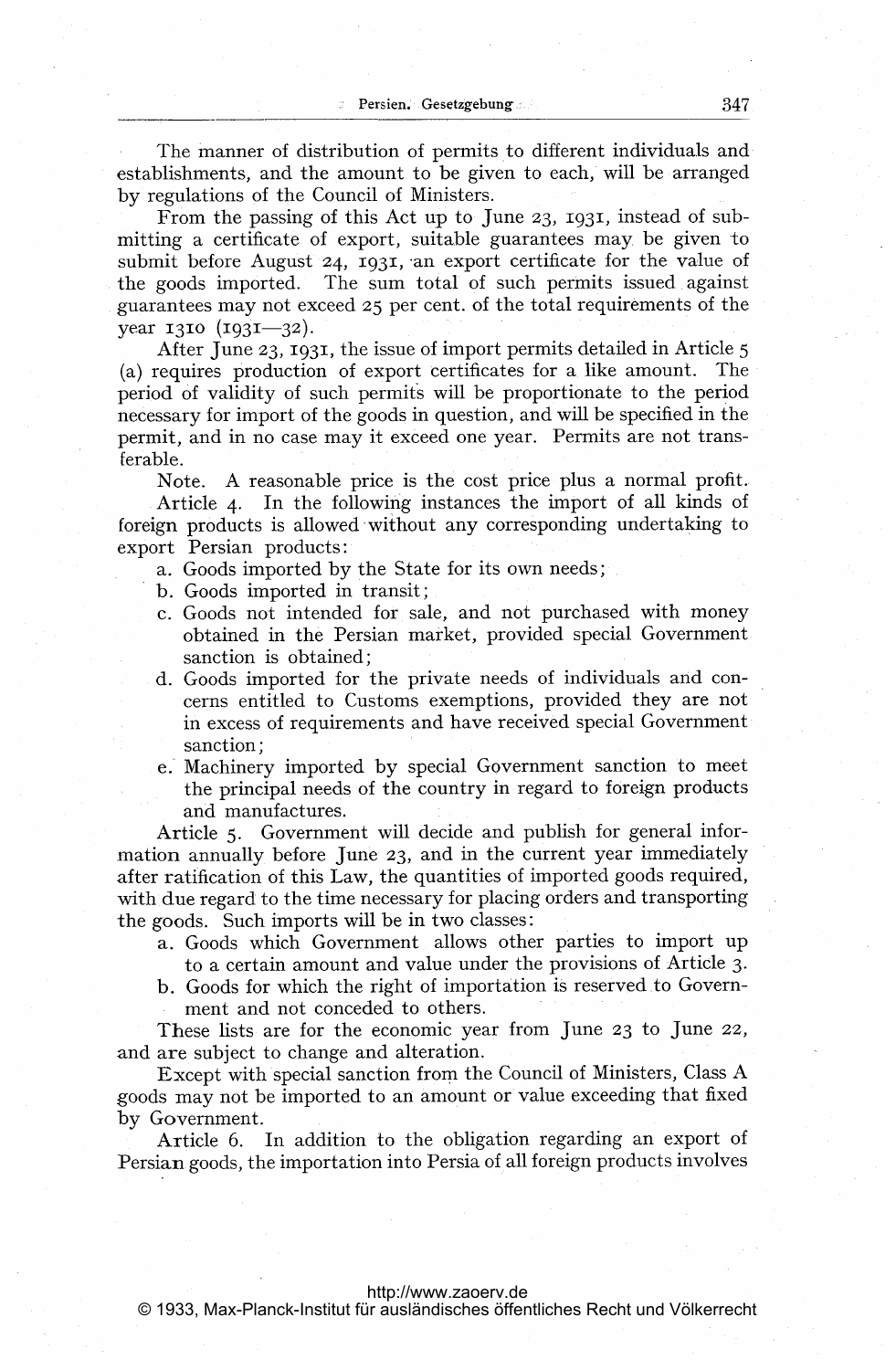payment at the time of entry of all duty and taxes on the basis of twofifths of a Gold Rial to one Kran. Export duty will also be paid on this basis. Government may also make importation subject to special conditions regarding manufacture and packing.

Article 7. The goods mentioned in Article <sup>5</sup> (a) shall be allotted by the Government to certain definite Customs points, and permission. to import at each point shall only by given up to the quota fixed therefor. The importation of goods detailed in Article <sup>5</sup> (a) in excess of the quota fixed for each Customs point is forbidden except with special Government permission.

Government may also permit the export of certain Persian goods only through Customs points, and prohibit the export thereof elsewhere.

Article 8. Goods for which the import requires a corresponding export of Persian products may be cleared from Customs only after production of an import permit and export certificates to the value of the goods imported.

No export certificate is necessary in the case of goods imported before June 23, 1931, under guarantees as prescribed in Article 3.

Export certificates will be surrendered when the goods imported are declared from Customs.

Samples of goods may be removed from Customs for demonstration to purchasers, but such samples count equally against the guarantee of an importer when the total of his goods are cleared.

Article 9. Except where Government itself undertakes the export of Persian products, or gives the sole right of doing so to another party, the export of goods will be free from restriction except for proper observance of the legal obligations of an exporter at the time of export.

Article io. The Customs Administration will carefully value, at the time of export, all Persian products, especially those of which an export gives title under this Law to <sup>a</sup> corresponding right of import. The actual values thereof will be fixed in accordance with the prices ruling at the Customs point of export.

The amount of the export, the exporter's name, and name of destination, will be entered in special registers. If required by an exporter, a certificate of export will be given him by the Customs showing the amount of goods exported, the name of the exporter and the place of destination.

The person producing such export certificates up to three months of the date of issue is entitled to obtain import certificates, for goods detailed in Article <sup>5</sup> (a) for a. value not exceeding that of the exports concerned. These export certificates will be cancelled if not exchanged within three months of the date of issue for an import certificate, and Government may then grant to any other party an import certificate for goods detailed in Article <sup>5</sup> (a) up to the value of the goods entered as exported.

The manner of distribution of such import permits, the quantity sanctioned for import by any one person or institution, and the method

### <http://www.zaoerv.de>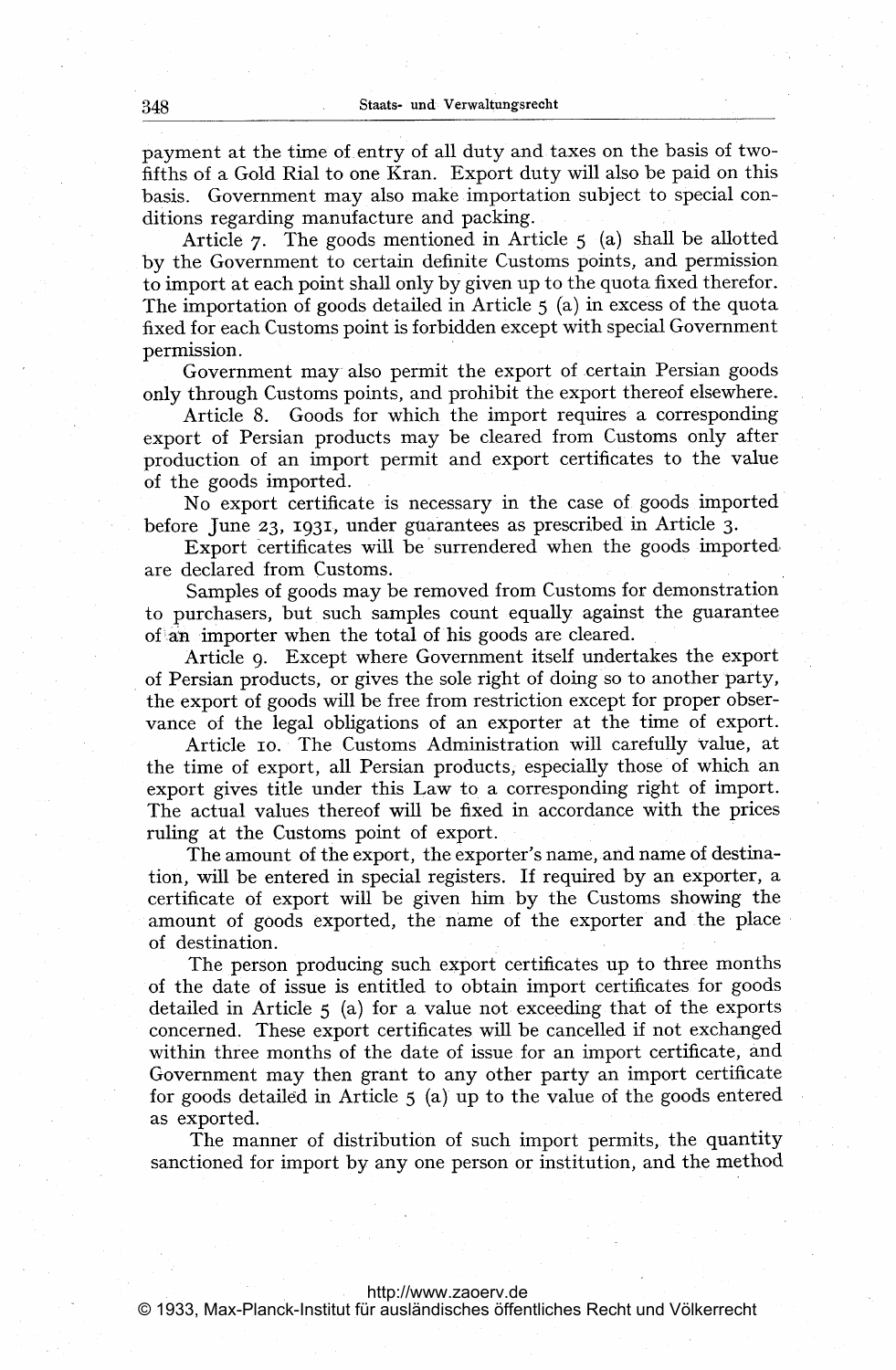of valuing goods imported or exported and of nominating expert valuers and fixing the place of valuation, will be decided by special Regulations from. the Council of Ministers.

Note. Imported goods will also be valued at prices current at the Customs point of import.

Article II. Government will take suitable steps to ensure that indigenous products exported are suited to market requirements, and will decide the form in which they are to be prepared for export.

After arrangement and notification of these preliminary measures Government is authorised to prohibit the export of any products not up to the proper standards and conditions and which, by reason thereof, might spoil the market for Persian exports.

Article 12.' The Customs Administration will ensure that accurate statistics are kept of all Persian imports and exports, with the names of importers and exporters and the kind, quantity and value of all exports, to importing countries, and of all imports from countries exporting to Persia. A summary of these statistics will be submitted monthly to the Central Administration concerned, which will publish for general information the totals of imports and exports with details of the countries of origin and destination.

Article 13. Every exporter will sell to Government, within the time prescribed at the time of export and not exceeding eight months, an amount of foreign exchange equivalent to the amount of his exports valued in gold Rials at the time of export.

The Council of Ministers may exempt certain exporters, wholly or partly, from this obligation for a specified period.

Such foreign exchange shall primarily be made available for the import of goods covered by Article <sup>5</sup> (a).

If an exporter, within the period prescribed for the sale of his foreign exchange to Government, imports goods covered by Article <sup>5</sup> (a) against his import permit and within the quota allowed therein, his obligation to sell exchange will be reduced proportionately to the value of the goods imported by him.

Article 14. The import of goods referred to in Article <sup>5</sup> (b) may be sanctioned up to May 22, 1931, provided the terms of Article 6 of the Annexe to the Foreign Exchange Law have been fully complied with, and such goods have been shipped direct to Persia before March  $I$ , 1931, provided that the exporter guarantees that within four months he will export Persian products, or produce export certificates, to a like value.

Article 15. All goods in category B of Article <sup>5</sup> entering Persia after enforcement of this Law, and contrary to the provisions thereof, will be treated as contraband and confiscated. The person responsible will be liable to correctional imprisonment for a period of three to six months.

Article 16. Offenders against the conditions prescribed in import permits, for sale at reasonable prices, non-discrimination towards

Z. ausl. öff. Recht u. Völkerr. Bd. 3. T. 2: Urk. 24

### <http://www.zaoerv.de>